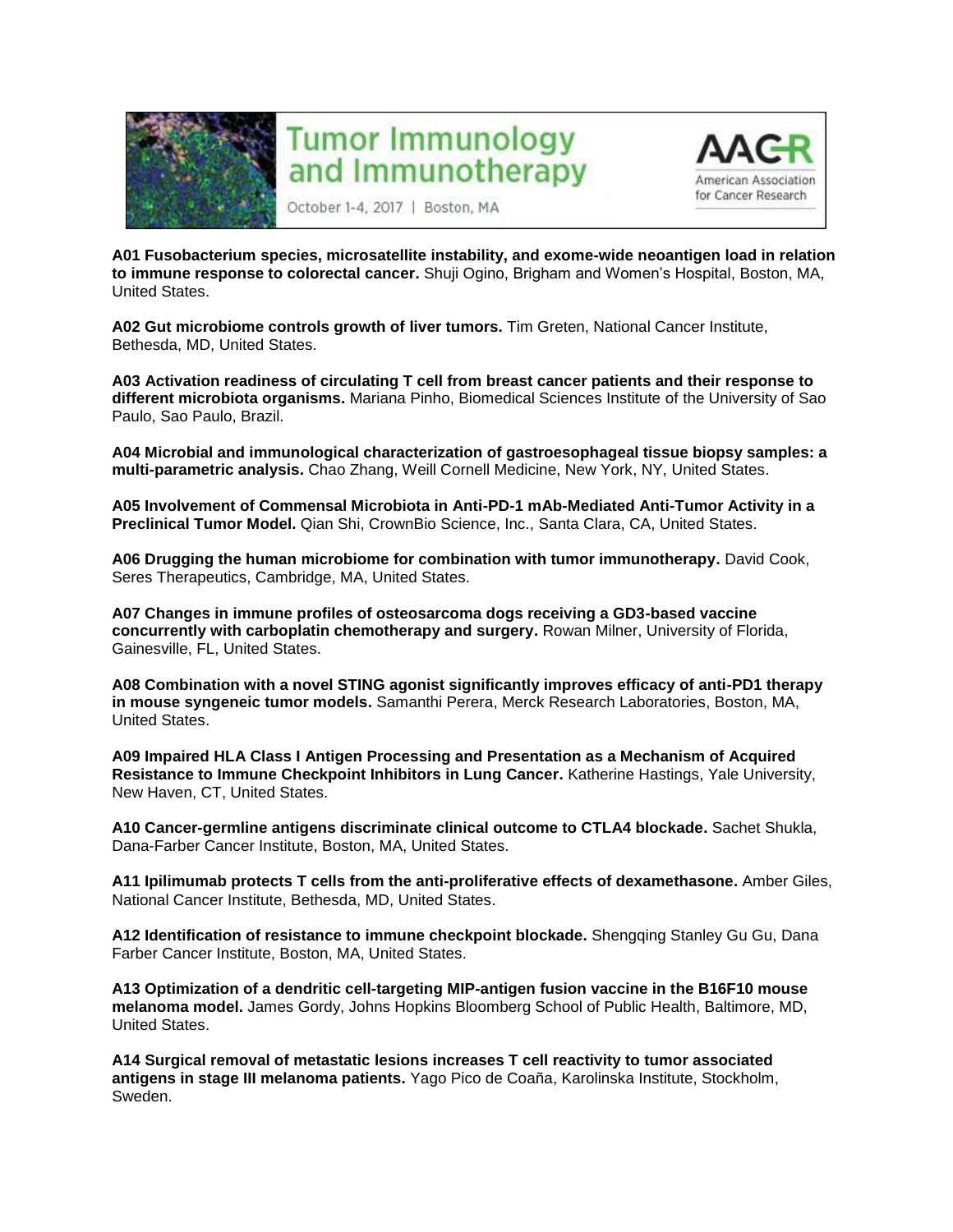**A15 Immune-related changes in breast cancer tumor evolution.** CARLOS GIL DEL ALCAZAR, Dana-Farber Cancer Institute, Boston, MA, United States.

**A16 Epstein-Barr virus encoded EBNA2 alters immune checkpoint PD-L1 expression by downregulating miR-34a in B cell lymphomas.** Anastasiadou Eleni, BIDMC/HMS, Boston, MA, United States.

**A17 Bromodomain and extraterminal proteins regulate PD-L1/PD-1 signaling in breast cancer..**  Guillaume Andrieu, Boston University School of Medicine, Boston, MA, United States.

**A18 Imprime PGG, a soluble yeast β-glucan PAMP, synergizes with anti-PD-1 antibody to enhance CD8 T cell anti-tumor immunity.** Ross Fulton, Biothera Pharmaceuticals, Inc., Eagan, MN, United States.

**A19 PD-1 modulation promotes anti-tumor immunity by improving metabolic fitness of both PD-1+ and PD-1- CD8+ T cells in the tumor.** Kristen Pauken, Harvard Medical School, Boston, MA, United States.

**A20 BET bromodomain inhibition differentially regulates PD-L1 expression on human melanoma cells.** Jeroen Melief, Karolinska Institute, Stockholm, Sweden.

**A22 Augmentation of a novel adenoviral vaccine strategy by checkpoint inhibitors<BR>.** Erika Crosby, Duke University, Durham, NC, United States.

**A23 Anti-PD-1 antibody scFv producing recombinant Bifidobacterium exerts antitumor effect in a lager fraction of the treated mice comparing to full length anti-PD-1 antibody.** Li Wang, Anaeropharma Science, Inc., Tokyo, Japan.

**A24 Clinical significance of PD-L1 levels in plasma-derived exosomes in Head and Neck Squamous Cell Carcinoma.** Marie-Nicole Theodoraki, University of Pittsburgh, Pittsburgh, PA, United States.

**A25 Pharmacodynamic and preclinical studies of SB 11285, a highly potent, and systemically bioavailable STING agonist as a novel immunotherapeutic agent.** Sreerupa Challa, spring bank pharmaceuticals, Milford, MA, United States.

**A26 De Novo Epigenetic Programming Restrains PD-1 Blockade-Mediated T Cell Rejuvenation.**  Hazem Ghoneim, St. Jude Children's Research Hospital, Memphis, TN, United States.

**A27 Quantitative phosphoproteomic analysis of PD-1 signaling.** Adam Mor, New York University, New York, NY, United States.

**A28 Tumor Cell Intrinsic BPTF Inhibits NK Cell Activity and the Abundance of Natural Cytotoxicity Receptor Co-ligands.** Joseph Landry, Virginia Commonwealth University, Richmond, VA, United States.

**A29 Multimeric anti-human OX40 induces robust immune responses.** Shravan Madireddi, Genentech, Inc., South San Francisco, CA, United States.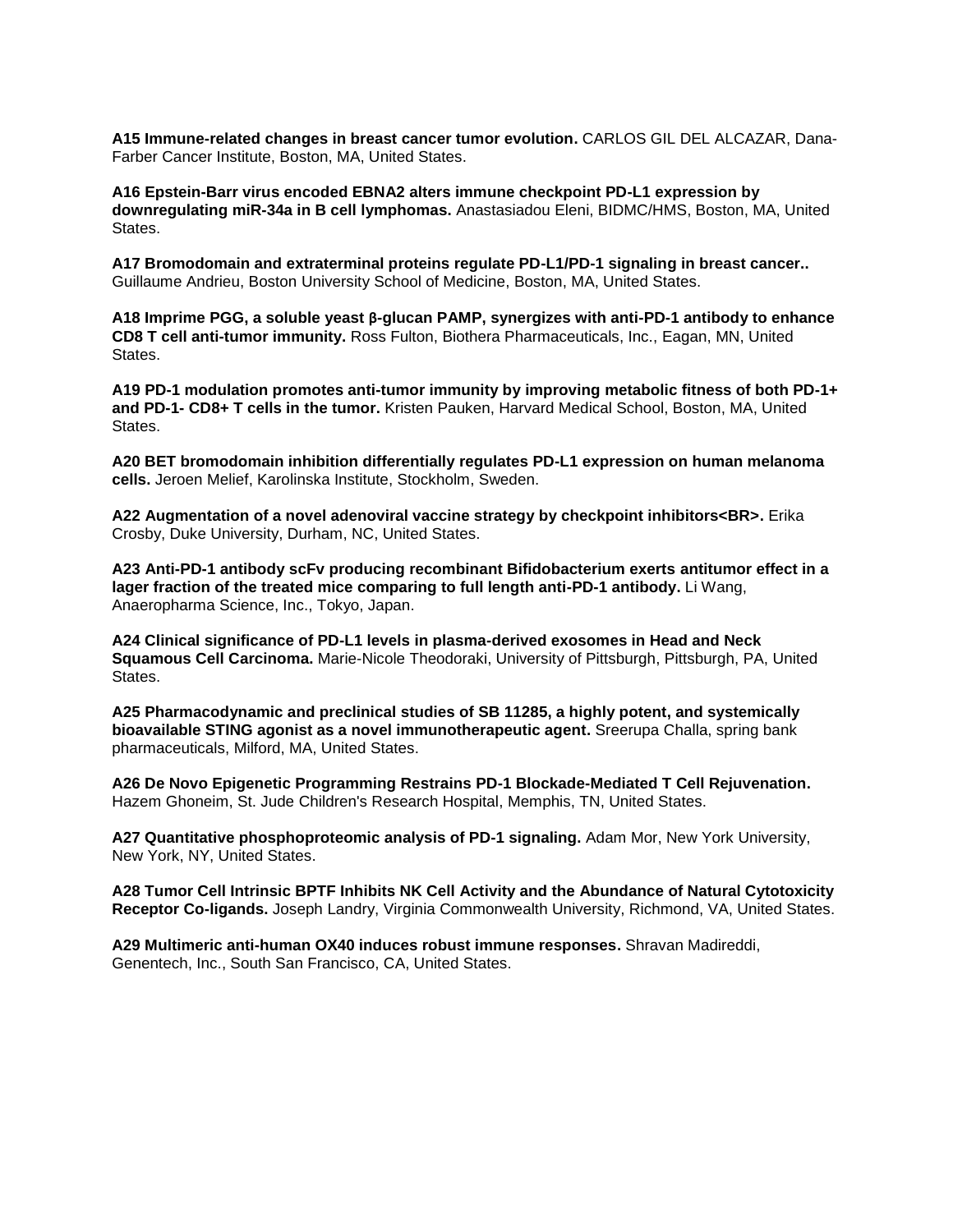**A30 Ron kinase inhibition to improve immunotherapy for breast cancer metastasis.** Shu Chin Lai, Huntsman cancer institute/University of Utah, Salt Lake City, UT, United States.

**A31 Re-programming of tumor-associated macrophages by anti-Program Death Ligand 1 (PDL1).**  Huizhong Xiong, Genentech, South San Francisco, CA, United States.

**A32 eIF4F controls antitumor immune response through induced-PDL1 regulation.** Ramdane GUEMIRI, Université Paris Saclay, Orsay, France.

**A33 Tumor derived T cell clones for evaluation of check point inhibitor therapeutics.** Robert Shields, Merck Research Labs, Palo Alto, CA, United States.

**A34 Understanding mechanisms of Checkpoint Blockade in EGFR-driven Glioblastoma.** Alan Yeo, Sackler School of Graduate Studies, Tufts University School of Medicine, Boston, MA, United States.

**A35 BRAF inhibition increases exosomal PD-L1 protein expression in melanoma.** Gyulnara Kasumova, Massachusetts General Hospital, Harvard Medical School, Boston, MA, United States.

**A37 Immuno-oncological efficacy of RXDX-106, a novel TAM (TYRO3, AXL, MER) family small molecule kinase inhibitor.** Yumi Yokoyama, Ignyta, Inc., San Diego, CA, United States.

**A38 Blood-based T cell biomarkers and soluble PD-L1 predict responses and immune-related toxicity to PD-1 blockade in melanoma and lung cancer.** Haidong Dong, Mayo Clinic, Rochester, MN, United States.

**A39 Viral response markers in immune-competent solid tumors by immunohistochemistry.** Galen Hostetter, Van Andel Research Institute, Grand Rapids, MI, United States.

**A40 Prevalence of TIGIT expression in normal tissues, inflammation, and cancer.** Ronald Simon, Institute of Pathology, University Medical Center Hamburg-Eppendorf, Hamburg, Germany.

**A41 Analytic validation & clinical feasibility of a next-generation sequencing assay to assess tumor mutational burden from blood (bTMB) as a biomarker for anti-PD-L1 response in NSCLC.**  Daniel Lieber, Foundation Medicine, Cambridge, MA, United States.

**A42 CD8+PD-1+ cells population were associated with the superiority of DC/CIK cell immunotherapy combined S-1 in patients with advanced pancreatic and gastric cancer.** Guoliang Qiao, Capital Medical University, Beijing, China.

**A43 Induction of systemic immune response by oxaliplatin-based neoadjuvant therapy and survival without metastatic progression in high-risk rectal cancer.** Erta Kalanxhi, Akershus University Hospital, Lørenskog, Norway.

**A44 No tumor or very small tumor burden in on-treatment biopsies is significantly associated with response to Pembrolizumab.** Coya Tapia, Department of Molecular Pathology, UT MD Anderson Cancer Center, Houston, TX, United States.

**A45 Preliminary results of a Phase 1 clinical trial of a PSA, IL-2, GM-CSF containing prostate cancer vaccine in PSA defined biochemical recurrent prostate cancer patients.** Jonathan Head, Oncbiomune Pharmaceuticals, Baton Rouge, LA, United States.

**A46 Targeting multiple myeloma with universal SLAMF7-specific CAR T-cells.** Rohit Mathur, UT MD ANDERSON CANCER CENTER, Houston, TX, United States.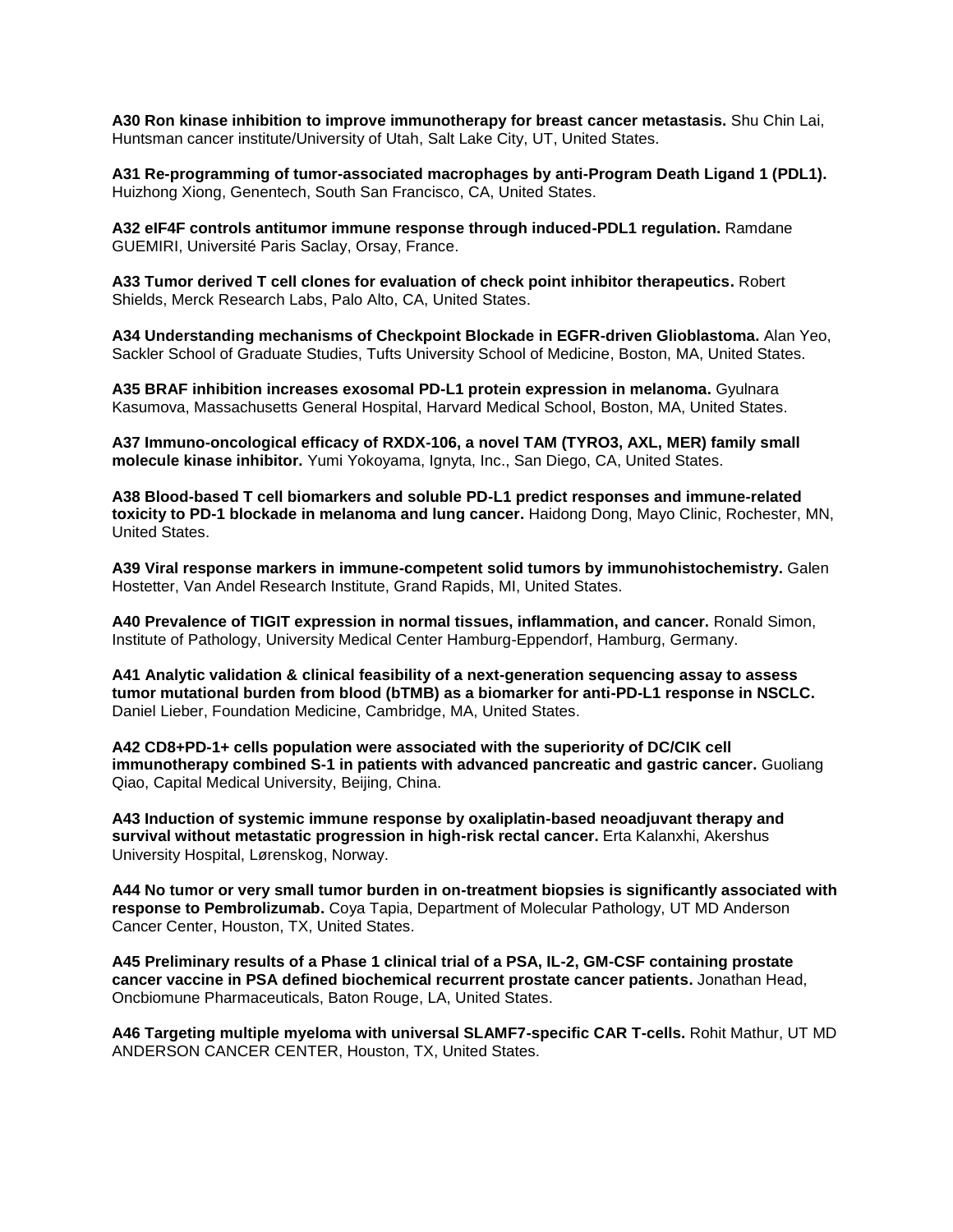**A47 Superior expansion of central memory CD8+ T cells using NKG2D-targeted delivery of IL-2: Implications for adoptive T cell immunotherapy.** Alexander Krupnick, University of Virginia, Charlottesville, VA, United States.

**A48 Targeted Granzyme B immunotherapy: A novel approach delivering GrB to Fn14-positive solid tumors.** Ana Alvarez-Cienfuegos, MD Anderson Cancer Center, Houston, TX, United States.

**A49 The landscape of CD47 expression in tumor cells predicts macrophage-mediated phagocytosis in immune-oncology therapy.** Frank Xing, Crown Bioscience, Santa Clara, CA, United States.

**A50 Trivalent CAR T cells mitigate CD19-negative relapse and improve tumor control in primary pre-B cell acute lymphoblastic leukemia (B-ALL).** Kristen Fousek, Baylor College of Medicine, Houston, TX, United States.

**A51 High throughput method identifies rare, high-affinity, thymus-vetted T cell receptors (TCRs) for clinical translation.** Thomas Schmitt, Fred Hutchinson Cancer Research Center, Seattle, WA, United States.

**A52 Vaccine cells derived from cancer stem cells expressing interleukin-15 and its receptor inhibit tumor growth.** John Morris, University of Cincinnati, Cincinnati, OH, United States.

**A53 Mechanistic model predicts effects of altering CD3ζ immuno-tyrosine activating motif (ITAM) structure in chimeric antigen receptor- (CAR-) engineered T cells.** Jennifer Rohrs, University of Southern California, Los Angeles, CA, United States.

**A54 FGFR4 specific Chimeric Antigen Receptor (CAR) T cell therapy against Rhabdomyosarcoma.**  Nityashree Shivaprasad, National Institute of Health, Bethesda, MD, United States.

**A55 Vector Free Genome Editing of Immune Cells for Cell Therapy.** Luke Cassereau, SQZ Biotechnologies, Boston, MA, United States.

**A56 Delivering molecular subunit amphiphile vaccines for inhibition of lung metastasis.** Kavya Rakhra, Massachusetts Institute of Technology, Cambridge, MA, United States.

**A57 Adoptive T cell therapy for ovarian cancer: Application of a surgically relevant model.**  Christopher Morse, Fred Hutchinson Cancer Research Center, Seattle, WA, United States.

**A58 Genetic engineering of tumour-infiltrating monocytes to improve the outcome of immunotherapy in primary and metastatic breast cancer.** Sara Chiaretti, University of Queensland Diamantina Institute, TRI, Brisbane, Qld, Australia.

**A59 Expression of membrane-bound IL-15/IL-15Rα complex in chimeric antigen receptorengineered natural killer cells for enhanced efficacy against solid tumors.** Elizabeth Siegler, University of Southern California, Los Angeles, CA, United States.

**A60 A Poliovirus based cancer vaccine activates antigen presenting cells and elicits an anti-tumor T-cell response.** Mubeen Mosaheb, Duke University, Durham, NC, United States.

**A61 Engineered antigen presenting T cells for treatment of solid tumor cancers.** LeeAnn Talarico, SQZ Biotechnologies, Watertown, MA, United States.

**A62 NKG2D RNA CAR is effective in treating peritoneal carcinomatosis in a mouse model.**  Zhendong Li, National University of Singapore, Singapore, Singapore.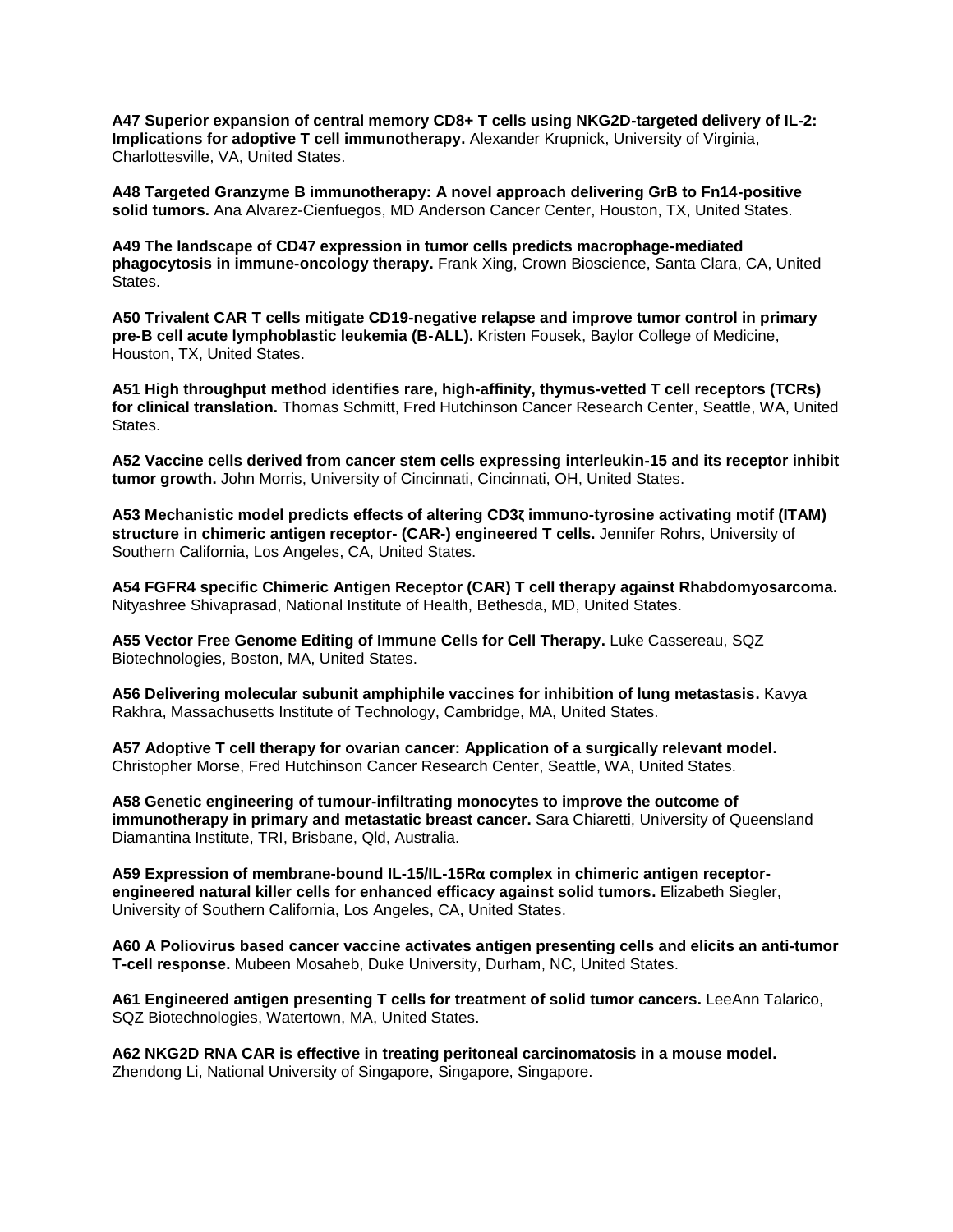**A63 Targeting of regulatory T cells by IL-2 functionalized nanocapsules for tumor immunotherapy.**  Matthias Domogalla, Department of Dermatology, Mainz, Germany.

**A64 Dual-switch GoCAR-T cells: Dual molecular switches to control activation and elimination of CAR-T cells to target CD123+ cancer.** J. Bayle, Bellicum Pharmaceuticals, Houston, TX, United States.

**A65 A dual-switch platform to orthogonally control CAR-T cell efficacy and safety with two nonimmunosuppressive chemical inducers of protein dimerization.** Matthew Collinson-Pautz, Bellicum Pharmaceuticals, Houston, TX, United States.

**A66 Analysis of dendritic cell derived exosomes that suppressed tumor growth.** Masakatsu Takanashi, Tokyo Medical University, Tokyo, , Japan.

**A67 Bi-phasic metabolic responses to** *in situ* **macrophage activation.** Yoonseok Kam, Agilent Technologies, Lexington, MA, United States.

**A68 Targeting metabolic vulnerabilities of MDSCs to enhance the anti-tumor activity of PD-1 blockade.** bin zheng, Massachusetts General Hospital, Charlestown, MA, United States.

**A69 Mutagenicity of urea cycle dysregulation and its implications for cancer immunotherapy.** Joo Lee, University of Maryland, College Park, MD, United States.

**A70 Post-translational regulation of enolase 1 restrains the metabolic activity of tumor infiltrating CD8+ T cells.** Lelisa Gemat, University of Virginia, Charlottesville, VA, United States.

**A71 Metabolic adaptations establish immunotherapy resistance in melanoma.** Ashvin Jaiswal, MD Anderson Cancer Center, Houston, TX, United States.

**A72 Inhibition of liver X receptors enhances anti-tumor immunity in breast and colorectal cancer.**  Katherine Carpenter, Saint Louis University, Saint Louis, MO, United States.

**A73 Optogenetic regulation of T cell metabolism in the tumor microenvironment.** Andrea Amitrano, University of Rochester, Rochester, NY, United States.

**A74 T cell activation standardization for therapeutic assay development.** Shilan Dong, Enable Life Sciences LLC, Cambridge, MA, United States.

**A75 A Radiosensitivity Gene Signature and PD-L1 Expression are Predictive of the Clinical Outcomes of Patients with Lower Grade Glioma in The Cancer Genome Atlas Dataset.** In Ah Kim, Seoul National University, Seoul, Korea, Republic Of.

**A76 Microenginered human lymphoid tissue on chip.** Girija Goyal, Harvard University, Cambridge, MA, United States.

**A77 Cripto-1 vaccination elicits protective immune response to metastatic breast cancer and breast cancer stem cells.** Kristina Witt, Karolinska Institutet, Stockholm, Sweden.

**A78 Analysis of ROR1 protein expression in mice with reconstituted human immune system components.** Carol Leung, UCL, London; University of Oxford, Oxford, United Kingdom.

**A79 Cancer immunotherapy with recombinant poliovirus induces IFN-dominant activation of antigen presenting cells and tumor antigen-specific CTLs.** Michael Brown, Duke University Medical Center, Durham, NC, United States.

**A80 Opposing signals from TCF1 and type I interferon regulates T cell stemness and exhaustion.**  Tuoqi Wu, National Institutes of Health, Bethesda, MD, United States.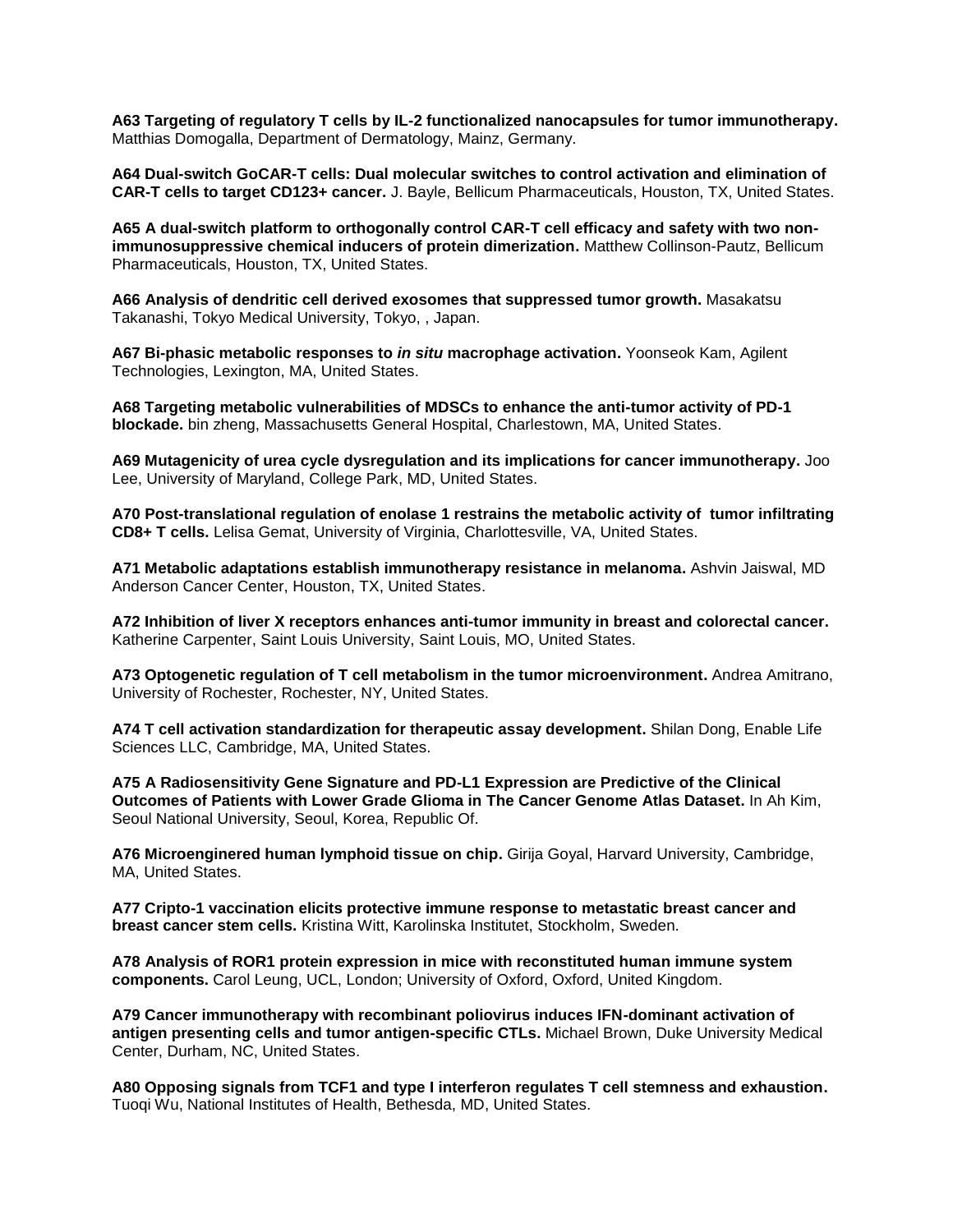**A81 Early TLR-mediated killing of leukemia in bone marrow is correlated with durable protection against B cell precursor acute lymphoblastic leukemia.** Sumin Jo, BC Children's Hospital Research Institute, University of British Columbia, Vancouver, BC, Canada.

**A82 Evaluation of novel immune target in hematological malignancies..** Maiko Matsushita, Keio University Faculty of Pharmacy, Tokyo, Japan.

**A83 Accurate prediction of patient response to checkpoint inhibitors in melanoma.** Noam Auslander, University of Maryland, College Park, MD, United States.

**A84 MIP-1α secreting, but poorly cytotoxic terminally differentiated CD56-CD16<sup>+</sup> NK cells accumulate in children with endemic Burkitt's lymphomas and high EBV loads.** CATHERINE FORCONI, University of Massachusetts, Medical School, Worcester, MA, United States.

**A85 Molecular mechanisms underlying the Roles of Globo H Ceramide as an Immune Checkpoint**  and an Angiogenic factor. John Yu, Institute of Stem Cell and Translational Cancer Research, Chang Gung Memorial Hospital, Taoyuan, Taiwan.

**A86 Lymph node colonization promotes systemic tumor metastasis through induction of immune tolerance.** Nathan Reticker-Flynn, Stanford University, Stanford, CA, United States.

**B01 Breaking down barriers restricting myeloid cell differentiation and infiltration in the tumor microenvironment with a first-in-class antibody targeting Semaphorin4D, and rational combination therapies.** Elizabeth Evans, Vaccinex, Rochester, NY, United States.

**B02 Targeting CSK kinase activity to enhance anti-tumor immunity.** Susan Wee, Bristol-Myers Squibb, Princeton, NJ, United States.

**B03 RNAi-mediated α-catenin inhibition sensitizes non-inflamed tumors to immune checkpoint blockade.** Shanthi Ganesh, Dicerna Pharmaceuticals, Inc, Cambridge, MA, United States.

**B04 CDK4/6 inhibition triggers an anti-tumor immune response.** Molly DeCristo, Brigham & Women's Hospital, Boston, MA, United States.

**B05 Adenosine generation limits the ability of radiation therapy to induce anti-tumor immunity by abrogating recruitment and activation of CD103+ DCs.** Erik Wennerberg, Weill Cornell Medicine, New York, NY, United States.

**B06 Enhancement of checkpoint inhibitor efficacy by combination treatment with a novel COX2/sEH Dual Inhibitor.** Maike Zimmermann, UC Davis School of Medicine, Sacramento, CA, United States.

**B07 Immunostimulatory Gene Therapy Enhances PD-1 Blockade Antibody Therapy in Experimental Lung Cancer.** Angelica Loskog, Uppsala University, Uppsala, Sweden.

**B08 Pharmacological reactivation of MYC-dependent apoptosis induces immune activation in breast cancer.** Heidi Haikala, Translational cancer biology research program, University of Helsinki, Helsinki, Finland.

**B09 TLR1/2 ligand promotes Fc gamma RIV mediated depletion of tumor-infiltrating treg by anti-CTLA-4 antibody and its anti-tumor efficacy.** Naveen Sharma, The UT MD Anderson Cancer Center, Houston, TX, United States.

**B10 HDAC inhibition modulates immune checkpoint pathway in triple negative breast cancer.**  Manuela Terranova Barberio, University of California San Francisco, San Francisco, CA, United States.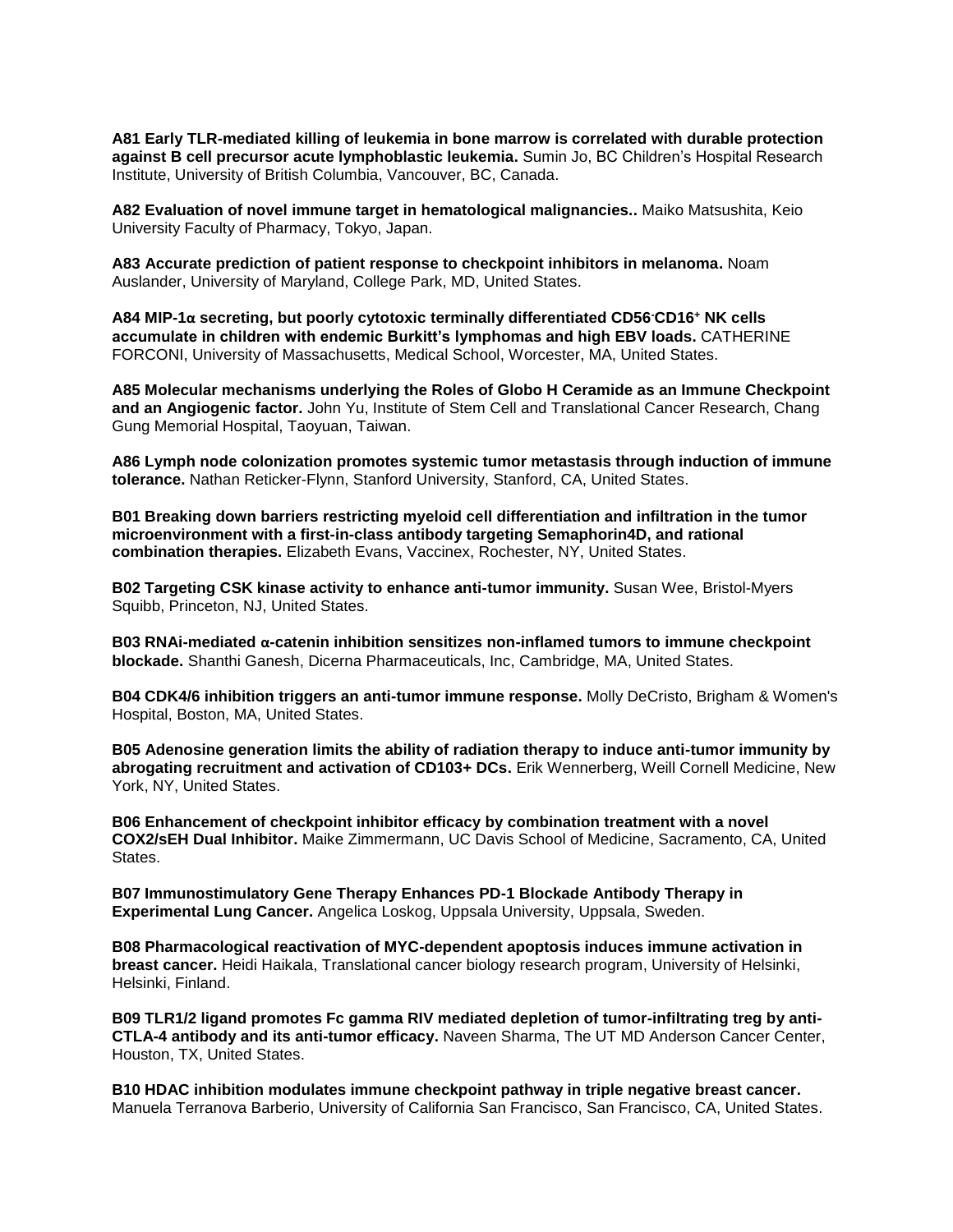**B11 Low-dose HMGN1 synergistically enhances anti-tumor immunity in CD4 depleting antibodytreated mice.** Chang-Yu Chen, Department of Molecular Preventive Medicine, Graduate School of Medicine, The University of Tokyo, Tokyo, Japan.

**B12 Temozolomide combined with blockade of cytoprotective ion transport proteins NKCC1 or NHE1 reduces glioma growth and prolongs animal survival.** Xiudong Guan, UNIVERSITY OF PITTSBURGH, Pittsburgh, PA, United States.

**B13 New drug repositioning of low-dose pegylated IFN-alpha in combination with BH3 interacting domain death agonist gene and radiation therapy as a cancer treatment regimen.** Takaya Tsuno, Kochi Medical Sciences Center, Kochi, Japan.

**B14 TCR transgenic T cells improve the anticancer potential of oncolytic Vesicular stomatitis virus as cell carriers and as synergistic therapeutics.** Michael Melzer, Klinikum rechts der Isar, Munich, Germany.

**B15 Combination immunotherapy of murine prostate cancer using a Listeria-based PSA vaccine: Immune correlates of efficacy and resistance development.** Emily Bongiorno, Thomas Jefferson University, Philadelphia, PA, United States.

**B16 Preclinical evaluation of niraparib in combination with anti-PD1/anti-PDL1 in mouse-derived syngeneic transplant models.** Sarah Wang, TESARO Inc., Waltham, MA, United States.

**B17 FOXO1 is transcriptional regulator of malignant B-cell surface antigen CD20, the target for therapeutic monoclonal antibodies.** Beata Pyrzynska, Medical University of Warsaw, Warsaw, Poland.

**B18 Novel treatment of cutaneous T cell lymphoma: Targeting TNFR2, an oncogene and marker of potent Tregs, with anti-TNFR2 antibodies.** Denise Faustman, Massachusetts General Hospital/Harvard Medical School, Boston, MA, United States.

**B19 Modulation of cytotoxic effects of vemurafenib by chloroquine in malignant melanoma cells G-361: role of dermcidin.** Jose Belizario, Department of Pharmacology, Institute of Biomedical Sciences, Univeristy of Sao Paulo, Sao Paulo, Brazil.

**B20 Single-cell RNA sequencing analyses of syngeneic mouse tumor models identify critical ligand-receptor interaction for macrophage recruitment by tumor cells.** Jinyan Du, Merrimack Pharmaceuticals, Inc., Cambridge, MA, United States.

**B21 Loss of transcriptional fidelity in a subset of cancers confers immunotherapy resistance.**  Kakajan Komurov, Cincinnati Children's Hospital Medical Center, Cincinnati, OH, United States.

**B22 Lymphocytes inhibits the tumor metastasis in 4D cellular lung model by reducing the number of live CTCs in circulation.** Dhruva Mishra, Houston Methodist Research Institute, Houston, TX, United States.

**B23 Genetic mechanisms of immune evasion in colorectal cancer.** Marios Giannakis, Dana-Farber Cancer Institute and Harvard Medical School, Boston, MA, United States.

**B24 Digital signatures of T cell dysfunction predict immunotherapy response.** Peng Jiang, Dana Farber Cancer Institute, Boston, MA, United States.

**B25 Exosomal transcriptomic signatures tracks and predicts response to checkpoint blockade immunotherapy.** Alvin Shi, MIT, Cambridge, MA, United States.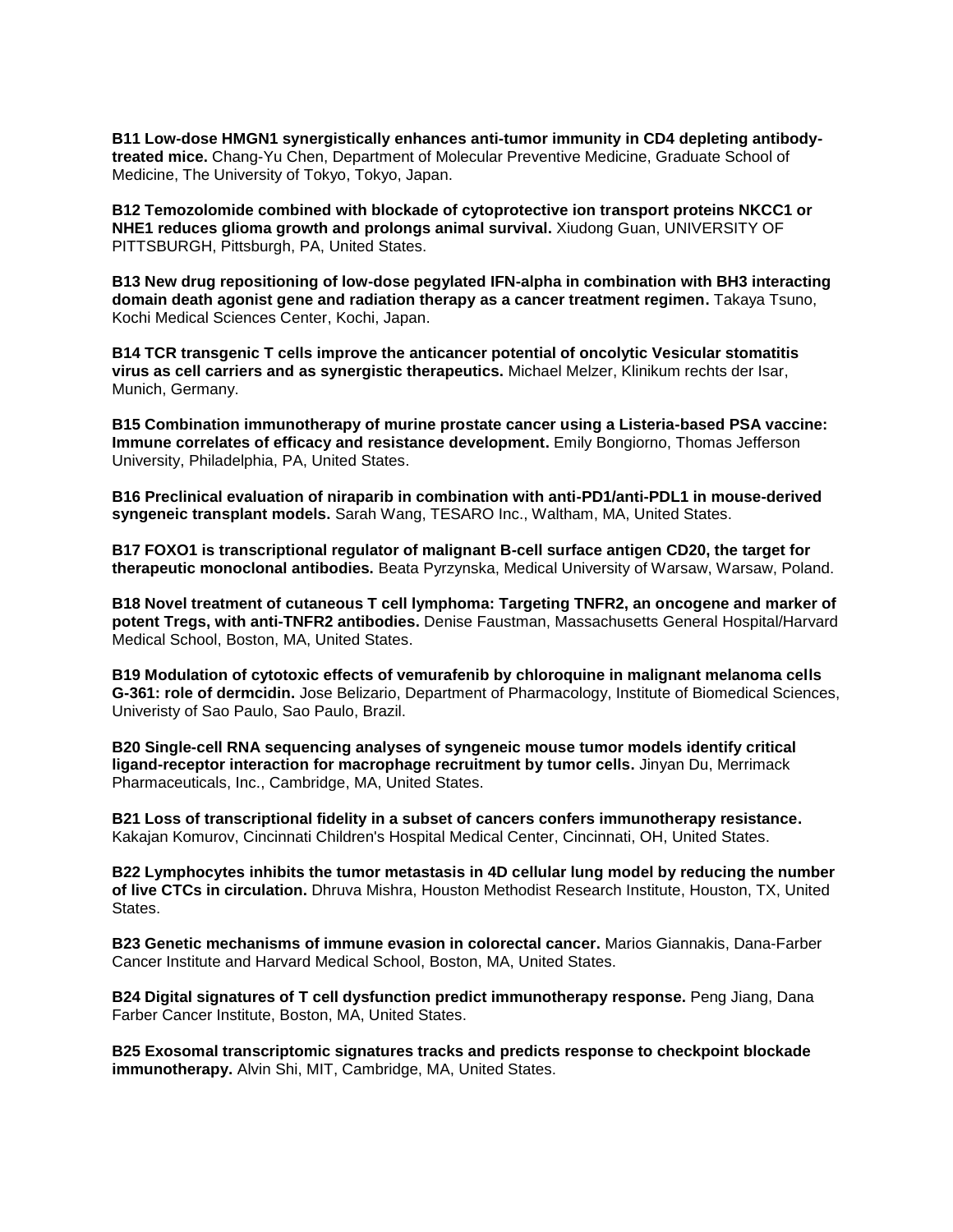**B26 Genomic analysis of the virus-induced tumor microenvironment in six cancer types.** Frederick Varn, Geisel School of Medicine at Dartmouth, Hanover, NH, United States.

**B27 B-cell lymphoma response to anti-CD20 antibodies based therapies is tightly modulated by FOXO1 mediated MS4A1 gene transcription.** Abdessamad Zerrouqi, Medical University of Wrasaw, Warsaw, Poland.

**B28 Validation and Characterization of MiXeno™ Humanized Mouse Models for Immuno-Oncology.** WenQing Yang, CrownBio Science, Inc., Taicang, China.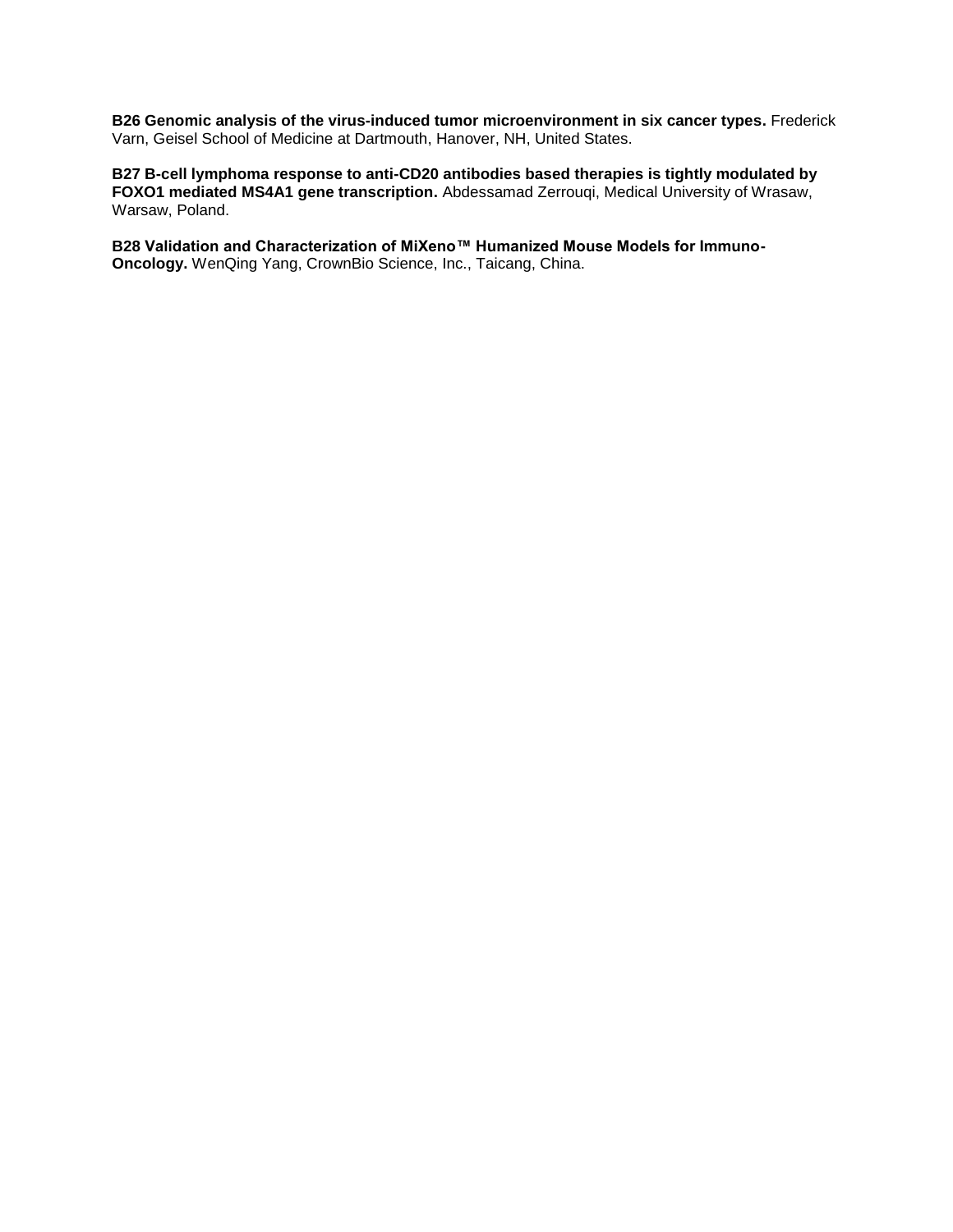**B29 Multiplex Three-Dimensional Optical Mapping of Tumor Immune Microenvironment.** Steve Seung-Young Lee, The University of Chicago, Chicago, IL, United States.

**B30 Digital multiplex immunofluorescens analysis identifies immune profiles in the tumor stroma associated with clinical outcome.** Artur Mezheyeuski, Uppsala University, Uppsala, Sweden.

**B31 Autofluorescence imaging of macrophage metabolism during tumor-mediated 3D migration.**  Tiffany Heaster, University of Wisconsin-Madison, Madison, WI, United States.

**B32 Microfluidics to study solid tumor-NK cell interactions: from migration and cytotoxicity to therapeutic antibodies.** Jose Ayuso, University of Wisconsin-Madison, Madison, WI, United States.

**B33 Co-expression and frequency of immune checkpoint proteins in the tumor microenvironment analyzed via multiplex immunohistochemistry.** Jennifer Ziello, Cell Signaling Technology, Inc, Danvers, MA, United States.

**B34 The emerging role of tissue-resident memory T (Trm) cells in antitumor immunity and cancer immunotherapy.** Fathia MAMI-CHOUAIB, INSERM U1186, Gustave Roussy Cancer Center, Villejuif, France.

**B35 Class IIa HDAC inhibition promotes an anti-tumor macrophage phenotype that induces breast tumor regression and inhibits metastasis.** Jennifer Guerriero, Dana-Farber Cancer Insitute, Boston, MA, United States.

**B36 Preventing the recurrence of breast cancer at the metastatic niche using resolution-phase macrophages.** Dalit Barkan, University of Haifa, Haifa, Israel.

**B37 Clinical relevance of tumor-infiltrating immune cells in neuroblastoma.** Doriana Fruci, Bambino Gesù Children Hospital, Rome, Italy.

**B38 Increasing tumor infiltrating CD8<sup>+</sup> T cell response and checkpoint inhibitor efficacy by enzymatic reduction of tumor hyaluronan in a murine syngeneic pancreatic cancer model.** Jisook Lee, Halozyme Therapeutics, Inc., San Diego, CA, United States.

**B39 Understanding the association of gut microbiota and tumor microenvironment in gastric and esophageal cancer.** Prashant Thakkar, Weill Cornell Medicine, New York, NY, United States.

**B41 Neutrophils modulate T-cell recruitment and promote hepatic metastases in lung cancer.** Roni Rayes, McGill University Health Center, Montreal, QC, Canada.

**B42 MDSCs accumulation within metastatic liver is modulated by CXCR4/CXCL12 axis after HSCs interaction with C26 in the ICAM-1 regulated inflammatory milieu.** Aitor Benedicto, University of the Basque Country, Leioa (Bilbao), Bizkaia, Spain.

**B43 Novel small molecule human STING agonists generate robust Type I interferon responses in tumors.** Monali Banerjee, Curadev Pharma, Noida, India.

**B44 Regulation of macrophage activation by vascular niche in glioblastoma.** Yi Fan, University of Pennsylvania, Philadelphia, PA, United States.

**B45 Defining the interaction of tumor promoting galectin-9 with macrophages via the CD206 receptor.** Elizabeth Ann Enninga, Mayo Clinic, Rochester, MN, United States.

**B46 Roles for LKB1 at the immune synapse during B cell activation and anti-tumor responses.**  Laura Jimenez, University of California Los Angeles, Los Angeles, CA, United States.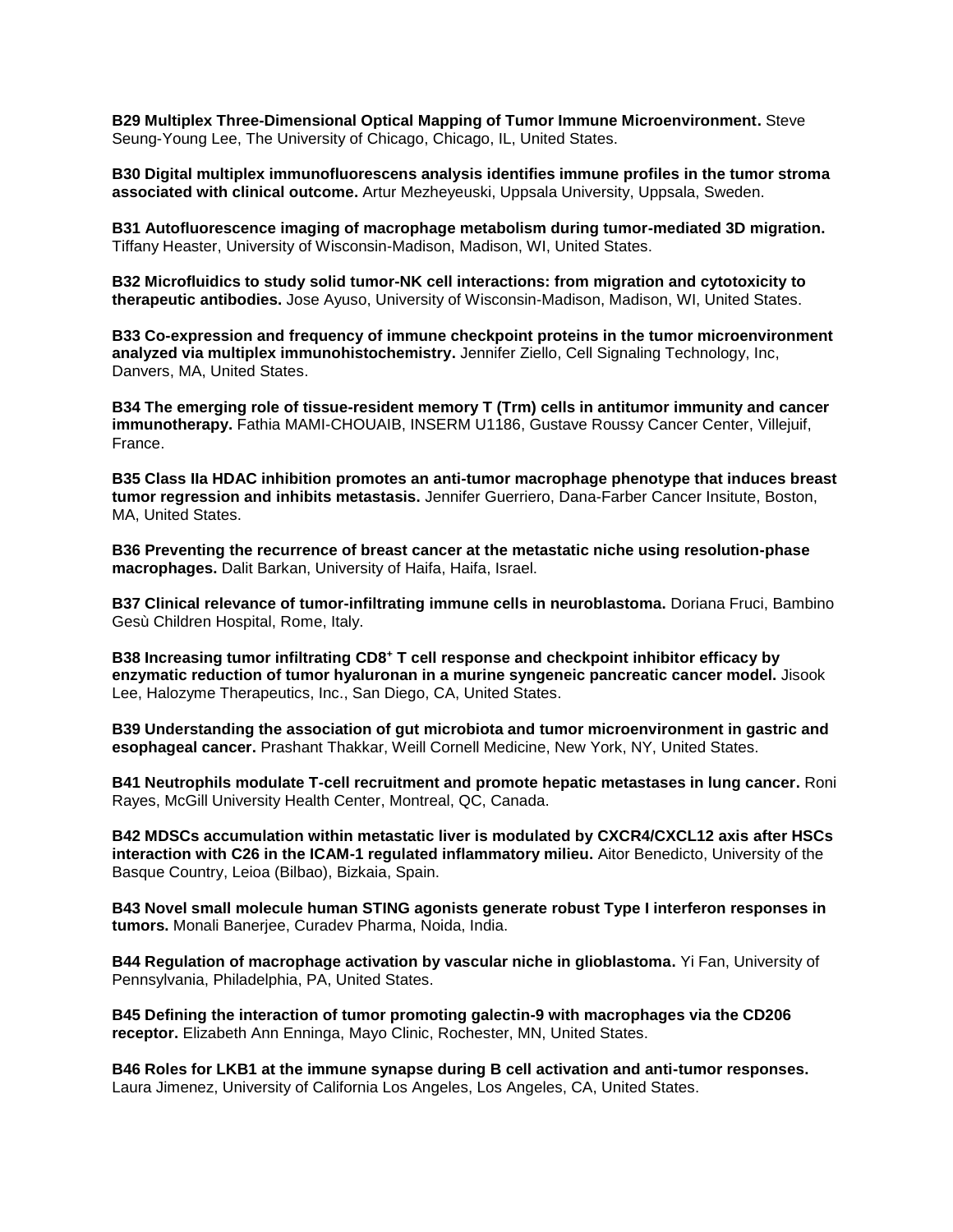**B47 Potent anti-tumor immunity is induced by activation of the STING pathway within the tumor microenvironment using synthetic cyclic dinucleotides.** LETICIA CORRALES, Aduro Biotech, Berkeley, CA, United States.

**B48 Prognostic and functional significance of a Treg signature derived from a genetic mouse model of lung adenocarcinoma.** Amy Li, Koch Institute for Integrative Cancer Research at MIT, Cambridge, MA, United States.

**B49 Proteomic profiling of breast cancer-derived exosomes reveals differential expression of key metastatic factors associated with macrophage polarization.** Hyewon Chung, Department of Microbiology and Immunology, Institute of Endemic Disease, College of Medicine, Seoul, Korea, Republic Of.

**B50 The tumor immune microenvironment following acute liver injury in mice with genetic predisposition for cholangiocarcinoma.** Nathania Figueroa, University of Rochester Medical Center, Rochester, NY, United States.

**B51 Quantitative multiplex immunofluorescence reveals that chemoradiation therapy favorably modulates the tumor immune microenvironment of pancreatic cancer.** Thomas Enzler, Columbia University Medical Center, New York, NY, United States.

**B52 Effects of tissue site and antigenicity on KPC-derived pancreatic tumor growth and response to combination immunotherapy.** Casey Ager, MD Anderson UTHealth Graduate School of Biomedical Sciences, Houston, TX, United States.

**B53 Intra-tracheal delivery of low dose bacterial lipopolysaccharides protects against tumor formation in the KP lung adenocarcinoma model.** Ganapathy Sriram, Massachusetts Institute of Technology, Cambridge, MA, United States.

**B54 Dissecting immune cell heterogeneity in human cancer by single-cell RNA-sequencing.** Ido Yofe, Weizmann Institute of Science, Rehovot, Israel.

**B55 Knockdown of Na/H exchanger isoform 1 (NHE1) reduces glioma-associated microglia/macrophage infiltration and activation, suppresses T-cell activation and PD-1/PD-L1 expression in mouse glioma model.** Nabiul Hasan, University of Pittsburgh, Pittsburgh, PA, United States.

**B56 CXCR2 blockade reduces granulocytic myeloid cell compensation in response to macrophage targeted therapy and further enhances the efficacy of chemotherapy in pancreatic ductal adenocarcinoma.** Booyeon Han, University of Rochester, Rochester, NY, United States.

**B57 Effect of ADAM17 inhibition on the release of IFN-y during natural killer cell mediated antibody dependent cellular cytotoxicity in cancer.** Hemant Mishra, University of Minnesota, St. Paul, MN, United States.

**B58 The role of EphA2 receptor tyrosine kinase in anti-tumor immunity mediated through programmed death ligand 2 (PD-L2) in non-small cell lung cancer (NSCLC).** Eileen Shiuan, Vanderbilt University Medical Center, Nashville, TN, United States.

**B59 Survival benefit of Tumor Infiltrating Lymphocytes in Ovarian Cancer is dependent on Major Histocompatibility Complex class I expression after primary surgery and not after neoadjuvant chemotherapy.** Kim Brunekreeft, University Medical Center Groningen, Groningen, Netherlands.

**B60 The interplay between CLL cells and the dendritic cells in their bone marrow microenvironment.** Avital Barak, Weizmann Institute of Science, Rehovot, Israel.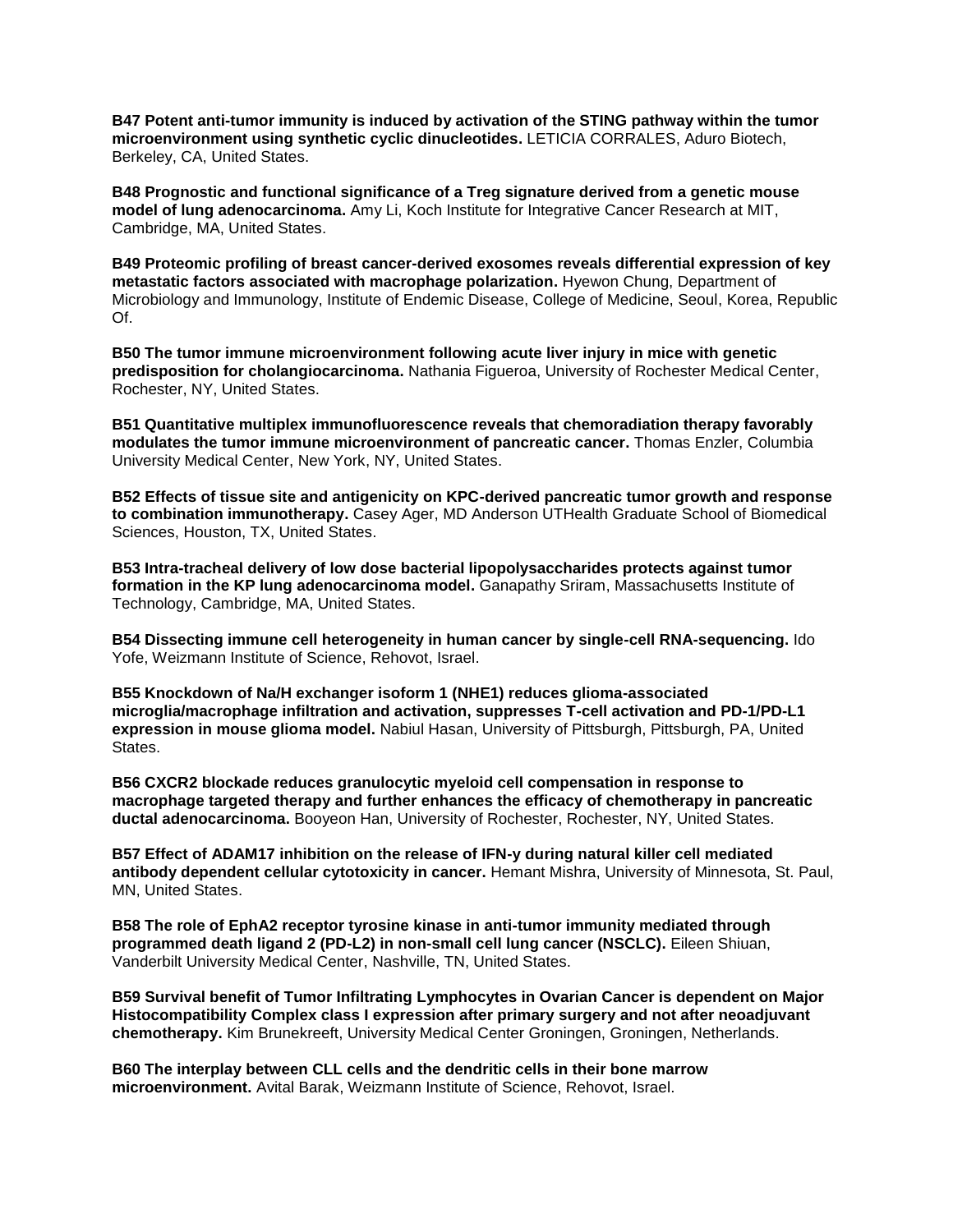**B61 Heavy and Light Chain Reconstruction of Tumor-infiltrating B Cell Receptors from RNA-seq data.** Xihao Sherlock Hu, Dana Farber Cancer Institute, Boston, MA, United States.

**B62 Immune gene expression profiling identifies predictors of relapse in childhood acute myeloid leukemia.** Sergio Rutella, Nottingham Trent University, Nottingham, United Kingdom.

**B63 Bitter sweet symphony: How tumor-associated glycan structures orchestrate immune evasion.** Lenneke Cornelissen, VU University medical center, Amsterdam, Netherlands.

**B64 Characterizing the tumor immune microenvironment of metastatic and non-metastatic renal clear cell carcinomas and colorectal carcinomas using computational methods.** Yasmin Kamal, Geisel School of Medicine, Lebanon, NH, United States.

**B65 Characterizing the immune cellular components of the tumor microenvironment to identify suitable syngeneic breast cancer models for pre-clinical investigations using immunomodulators.**  Jessica Castrillon, Dana-Farber Cancer Institute, MA, United States.

**B66 Targeted activation of innate immune adaptors MAVS and STING promotes anti-tumor responses in colorectal cancer models.** Li-Chung Tsao, Duke University, Durham, NC, United States.

**B67 Regulation of a novel cell surface protein in macrophage activity in tumor microenvironment.**  Rashmi Ray, Institute of Life Sciences, Bhubaneswar, Odisha, India.

**B68 Targeted inhibition of Tgfαr2 reduces IL-6 production from cancer-associated fibroblasts, suppresses Stat3 activation in pancreatic cancer cells and reverses immunosuppression.** Huocong Huang, University of Texas Southwestern Medical Center, Dallas, TX, United States.

**B69 A new E3 ubiquitin ligase regulates the immune response in colon cancer.** Camille Spinner, Institut de Pharmacologie et de Biologie Structurale, IPBS, Université de Toulouse, CNRS, UPS, Toulouse, France.

**B70 Oncogenic Kras controls T cells in pancreatic adenocarcinoma.** Elena Rodriges Blanko, MD Anderson Cancer Center, Houston, TX, United States.

**B71 CXCR3 is expressed by infiltrating T-cells and dendritic cells and is required for tumor development in a mouse model of plexiform neurofibroma.** Jonathan Fletcher, Cincinnati Children's Hospital Medical Center, Cincinnati, OH, United States.

**B72 Secretory autophagy in tumor-associated fibroblasts alter effector function of natural killer cells against HNSCC.** Jonathan Enders, Kansas University Medical Center, Kansas City, KS, United States.

**B73 Pleiotrophin drives a pro-malignant macrophage phenotype in preclinical models of breast cancer.** Noah Sorrelle, University of Texas Southwestern Medical Center, Dallas, TX, United States.

**B74 High-dimensional profiling of immune checkpoints and their ligands in a glioblastoma and pancreas cancer mouse model.** Yvette van Kooyk, VU medical centre, Amsterdam, Netherlands.

**B75 Loss of cross-presentation by tissue resident DC1 in lung adenocarcinomas is an early event that correlates to exhaustion of endogenous anti-tumor CD8+ T cell responses.** Federica Benvenuti, International Centre for Genetic Engineering and Biotechnology, Trieste, Italy.

**B76 Tumor microenvironment immunosuppression: "Role of neglected molecules iron and HLA-G".** Robert Elliott, Sallie Astor Burdine Breast Foundation, Baton Rouge, LA, United States.